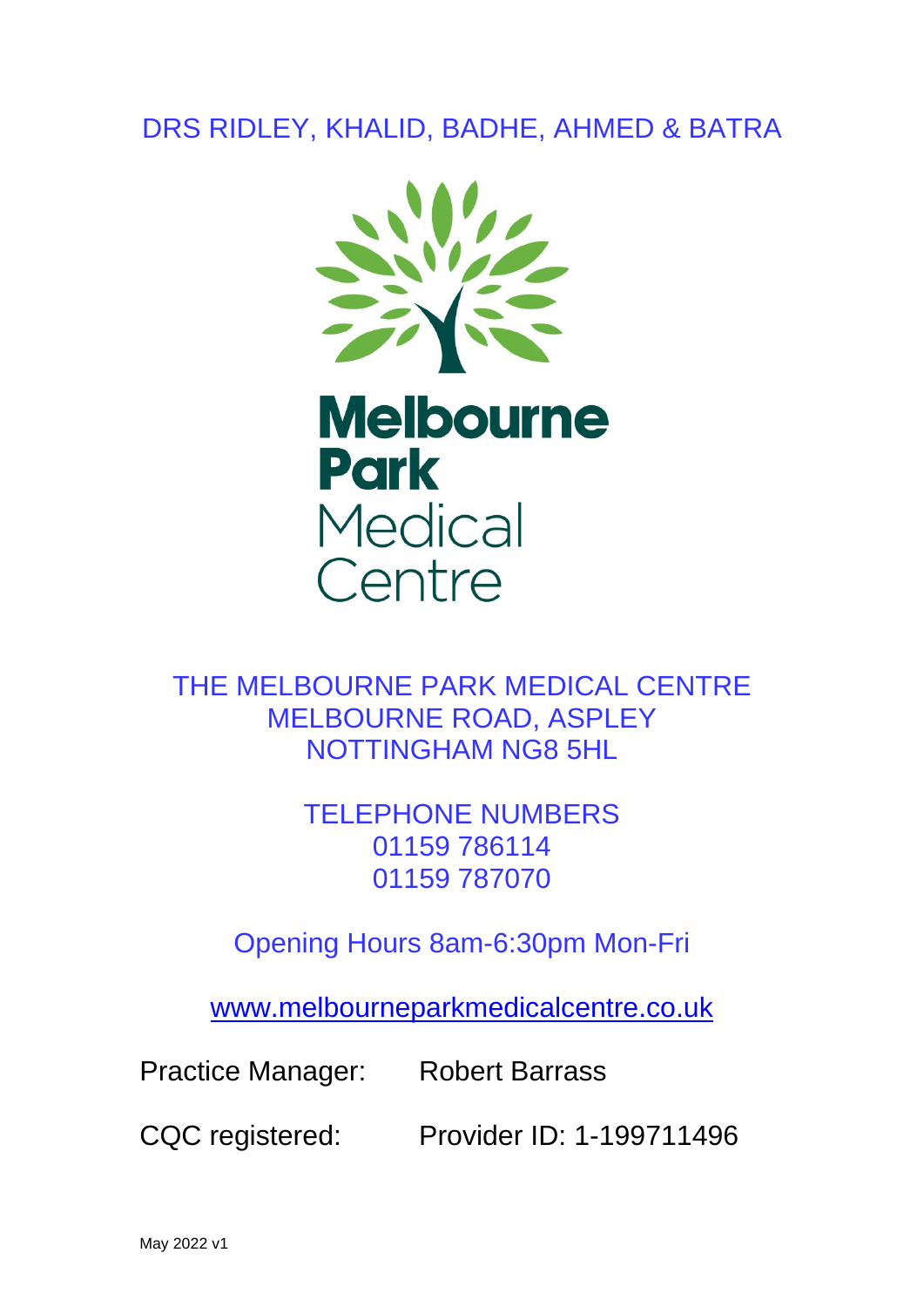# MELBOURNE PARK MEDICAL CENTRE

# The partners of this practice are as follows:

| Dr Diane Ridley     | B.Med.Sci, BMBS, MRCGP,<br>DFSRH, LocIUT, LocSDI<br>(Nottingham 1994)<br>GMC No: 4095318 | Female |
|---------------------|------------------------------------------------------------------------------------------|--------|
| Dr Faheem Khalid    | BSc, MBBS, MRCPCH,<br>MRCGP, DCH, DRCOG, DFSRH<br>(Lahore 1991)<br>GMC No: 4591759       | Male   |
| Dr Pranita Badhe    | MBBS, nMRCGP, DFSRH<br>DipOphthal, LocIUT, LocSDI<br>(Poona 1998)<br>GMC No: 6079907     | Female |
| Dr Aasia Ahmed      | MBChB, DRCOG, nMRCGP<br>(Aberdeen 2002)<br>GMC No: 6049852                               | Female |
| Dr Meenu Batra      | MBBS, MD, nMRCGP, DFSRH<br>(Jaipur 1995)<br>GMC No: 6132932                              | Female |
| <b>Salaried GP:</b> |                                                                                          |        |
| Dr Mia Warnes       | <b>BMedSci, BMBS, nMRCGP</b>                                                             | Female |

DRCOG

(Nottingham 2014)

GMC No: 7544423

The practice is a training practice and will have 1 or 2 GP registrars for most of the year. This is a fully qualified doctor training to be a GP.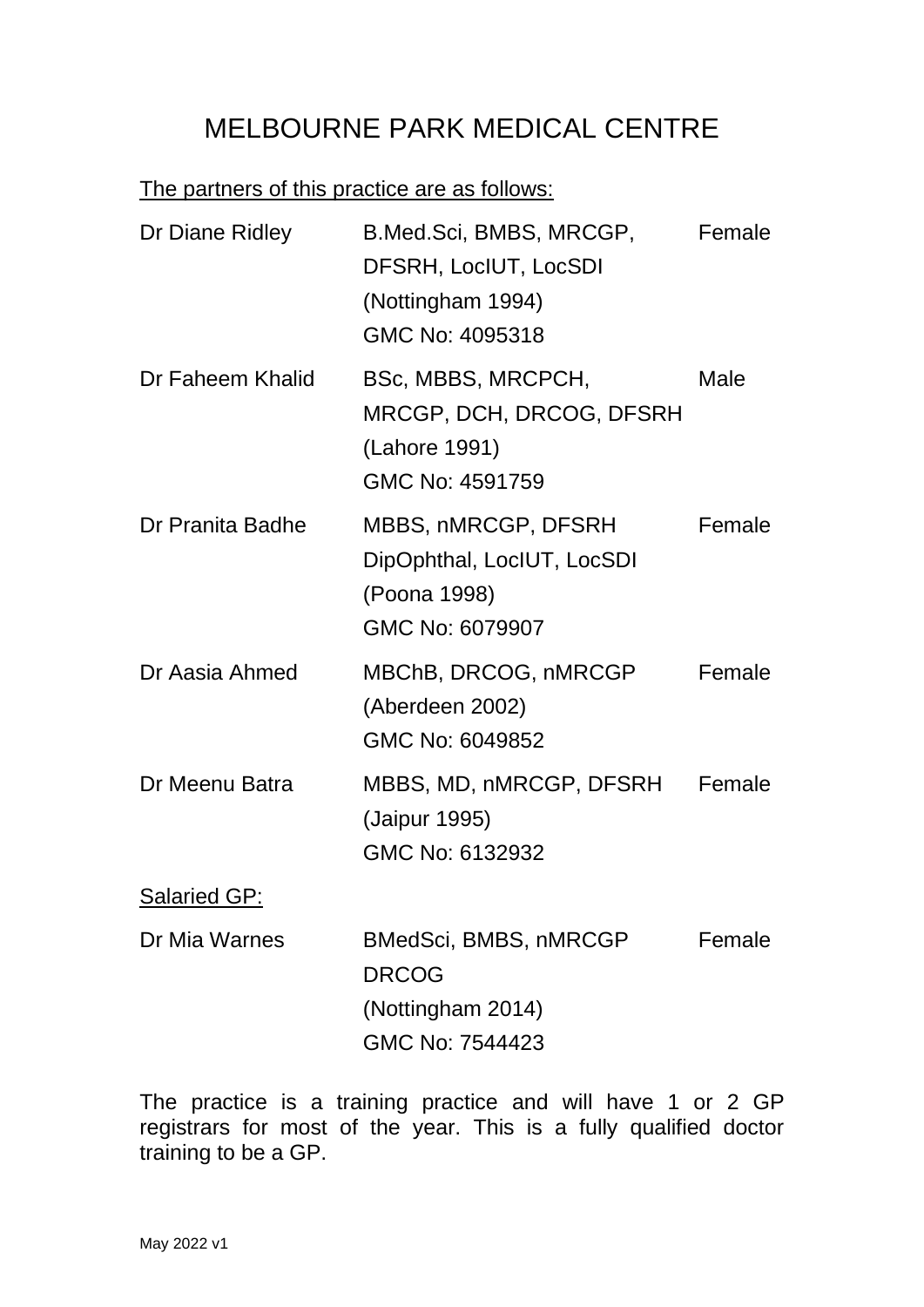# **OUR SERVICES**

#### **GENERAL PRACTITIONERS**

Our Team of GPs provide the full range of GP care to anyone who wishes to consult us, for any health-related issue. We also provide some specialist GP services provided by specific GPs, such as specialist contraception (coil/IUDs, implants – Dr Ridley & Dr Badhe), minor surgery (Dr Khalid) and joint injections (which GP depends on the condition).

**NB. We run a mainly same day 'telephone first' system for most GP appointments. Face-to-face appointments can be arranged when needed following this initial consultation.**

## **THE NURSING TEAM**

Nurses:

Julie Willson – SRN, RSCN NMC No: 80Y2273E Melanie Hoare – BSc Hons Adult Nursing NMC No: 19B0478E Barbara Shaw – RGN, RSCN NMC No: 84Y2466E Joanna Quinney – BSc Hons Adult Nursing NMC No. 09I0491E Elizabeth Mills – RGN NMC No: 78J2199E

Health Care Assistant/Phlebotomists:

Charlotte Charles - HCA

Marsha Carr – Plebotomist/HCA

During the week, our nursing team are available (by pre-bookable appointment) for general advice on health care. They are also able to organise phlebotomy (blood taking - 12 years and over), immunisations (childhood, routine, or holiday), give dietary advice, carry out cervical cytology (smear tests) and Health Check's (Cardiovascular, well man and well woman checks). They also undertake screening services for 'over 80s' in the community. Our nurses also run Asthma, COPD, Pre-diabetes, Diabetic and Warfarin Clinics.

Patients between the ages of 16-75 who have not seen a GP within the previous 3 years are welcome to arrange an appointment for a health check.

Patients over 75 who have not been seen within the last year can also arrange an appointment for a health check.

Ask reception or look at our website if you need further information about these services.

# **GP REGISTRARS**

We have other Doctors working with us in the practice, who are undertaking their specialist training in General Practice. They work with us for 4-12 months at a time and, although they are known as 'Registrars', they are fully qualified Medical Practitioners, sharing all aspects of medical care with the other GPs. Occasionally, as part of their learning, they will be recording some consultations. If you prefer, you do not have to have your consultation recorded, and (in any event) you will **always** be asked for your permission beforehand.

## **MEDICAL STUDENTS**

We occasionally teach Medical Students and, once again, you will always be asked if it is acceptable for them to sit in on your consultation.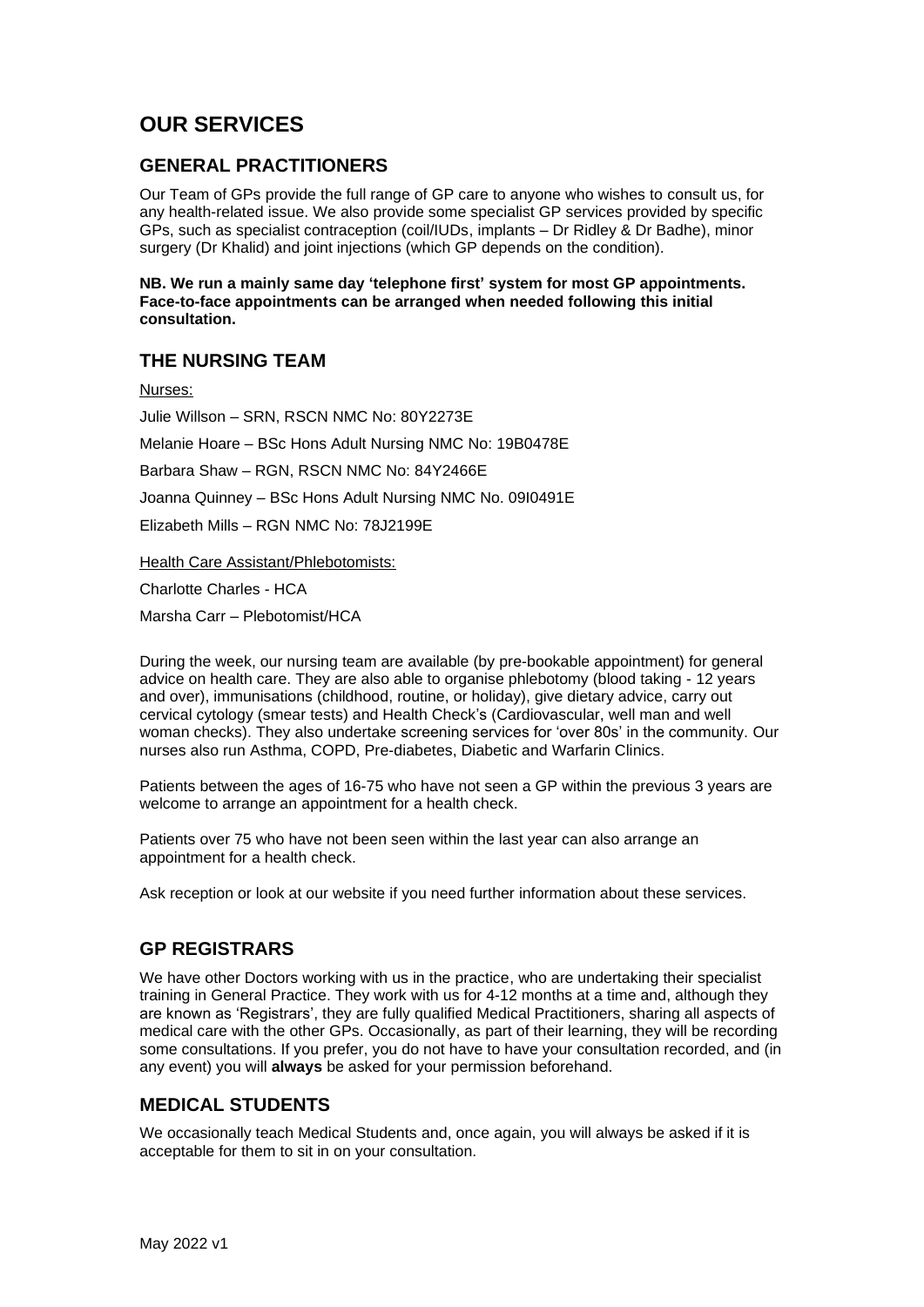## **MANAGEMENT TEAM**

**Practice Manager** – Robert Barrass

**Assistant Practice Manager** – Becky Willis

**Administration Manager** – Christine Hall

## **SUPPORT STAFF – RECEPTION & ADMINISTRATION**

To support our clinical team and managers, we have a team of 18 reception, administrative and secretarial staff who, together, are responsible for the day-to-day administration of the practice. They will be able to help with any queries that you may have regarding the running of the practice.

All our reception staff have been trained in Signposting Health. They will ask the reason for your appointment to ensure you get the best help, first time.

# **LINKED STAFF (City Care)**

#### **District Nurses**

The District Nursing Team attached to this practice is based at Strelley Health Centre.

To contact the team you can call the City Care Single Point of Access Tel: 0300 131 0300 option 5 8:30-5pm Mon-Fri or the 24 hour triage line 0115 8838151.

#### **Health Visiting Team**

The team are based at Strelley Health Centre 8:30-5pm Mon-Fri Tel: 0115 8833325.

#### **Midwifery Team**

The 'Vale' Midwifery team cover most of our patients and can be contacted on Tel: 0115 8833368

In case of an emergency, Mon-Fri contact your named midwife's mobile or, out of hours at the weekend Tel: 0115 9299771

# **ADDITIONAL ROLES (PCN)**

Several 'additional roles' Primary Care Network (PCN) staff work alongside practices in our locality to provide care to our patients. These are available through the practice and include:

**Clinical Pharmacists** (16+ years)– are prescribers who can undertake clinical medication reviews and some reviews for patients with chronic diseases including diabetes and hypertension.

**Health and Wellbeing Coaches** – provide support for people to develop their own knowledge, skills, and confidence to control their care.

**Social Prescribing Link Workers** – support people to unpick issues they may be facing and connect them with community groups and activities that provide practical and emotional support, enabling greater control of their health and wellbeing.

**Health Improvement Worker –** they provide physical health checks for patients with serious mental illness.

**First Contact Physiotherapists** (18+ yrs)– can provide first assessments and advice for all new musculoskeletal problems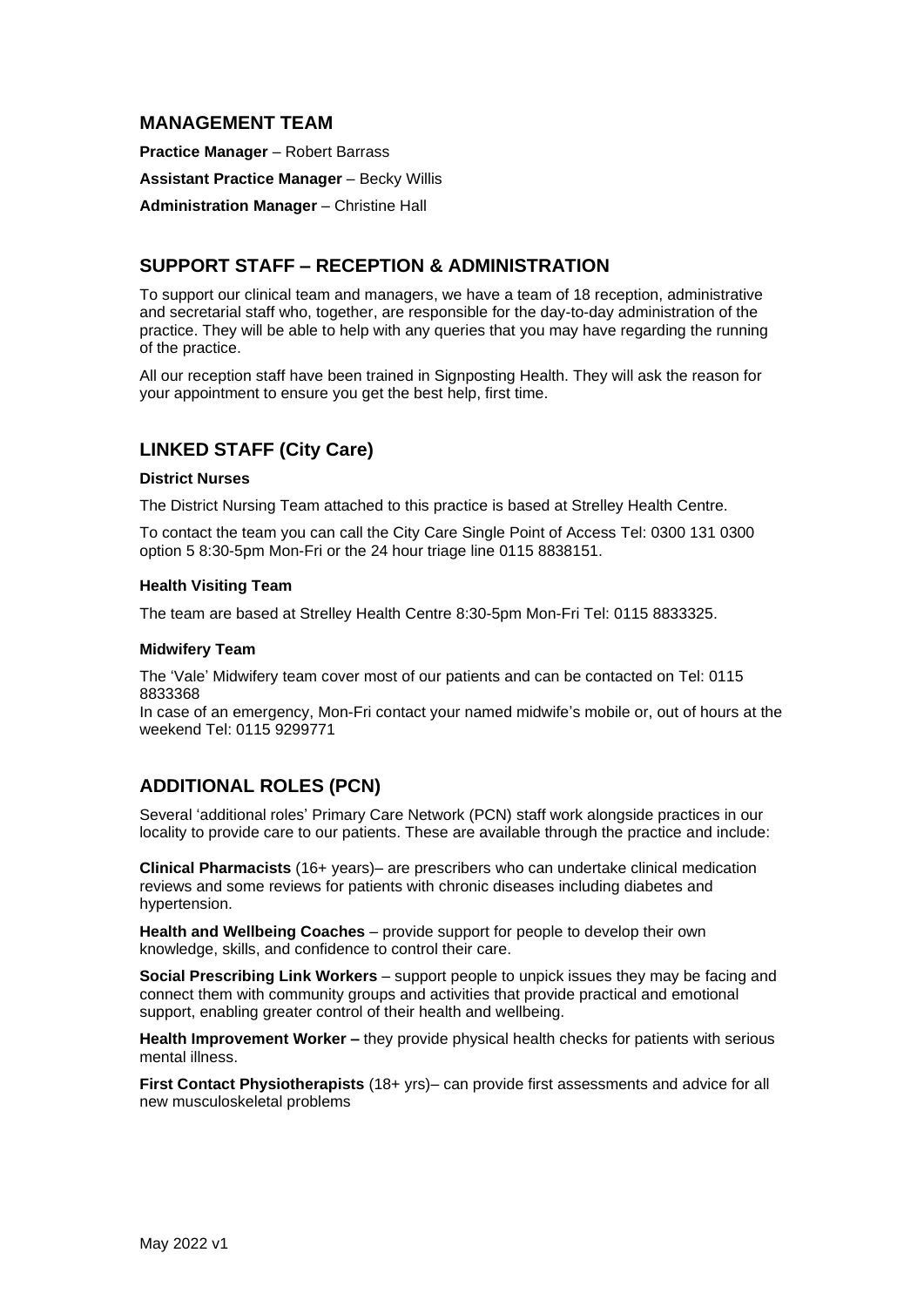#### **APPOINTMENTS**

#### **GP CONSULTATIONS**

**We run a 'telephone first' same day appointment system for GP appointments. During the consultation, the GP may ask you to send in photographs (by secure text), invite you to join a video consultation or arrange a face-to-face appointment in the surgery, based on clinical need.**

#### **MONDAY TO FRIDAY**

**MORNING SURGERY 9.00AM – 12:30PM EVENING SURGERY 4.00PM – 6.00PM**



If you wish to arrange a **morning** GP appointment, please ring at **8 am on the day.**

We offer fewer **evening** GP appointments, which can be booked on the day by **phoning at 12 noon**.

If you feel you need a 'pre-bookable' GP or face-to-face appointment, please speak to a receptionist away from these busy times.

As Mondays are our busiest day – if you need a routine appointment for review you may prefer to wait until later in the week or, for medication reviews, book with our clinical pharmacist.

#### **ALL OTHER APPOINTMENTS**

All our nursing team, phlebotomy, additional roles, and clinical pharmacist appointments are available to book in advance – **you do not need to call at 8am or 12 noon to book these**.

#### **ONLINE APPOINTMENTS**

We offer advance booking of some appointments online. These currently include blood tests (12 years and over), and cervical smears. We plan to offer self-checks for Blood Pressure and Weight and asthma checks for online booking soon.

If you wish to register for online appointments, please ask at reception or sign up via the NHS App. You may need to bring a passport or driving licence with you.

#### **HELPING US TO HELP YOU**!

If you cannot make it for an appointment, then please let us know. We can let someone else have your slot. If you repeatedly do not turn up for appointments, we may ask you to find another doctor.

#### **GP+ & GPX (NCGPA)**

We have access to extended hours evening and weekend GP, Practice Nurse, Clinical Pharmacist, First Contact Physiotherapist, Health Care Assistant and Stop Smoking Advisor appointments at the GP+ service based at Long Row, Nottingham NG1 6JE

These appointments are available from 4pm – 8pm and Weekends 10am-2pm. We also have access to some weekend blood tests appointments.

Please ask at reception for more information and to book an appointment.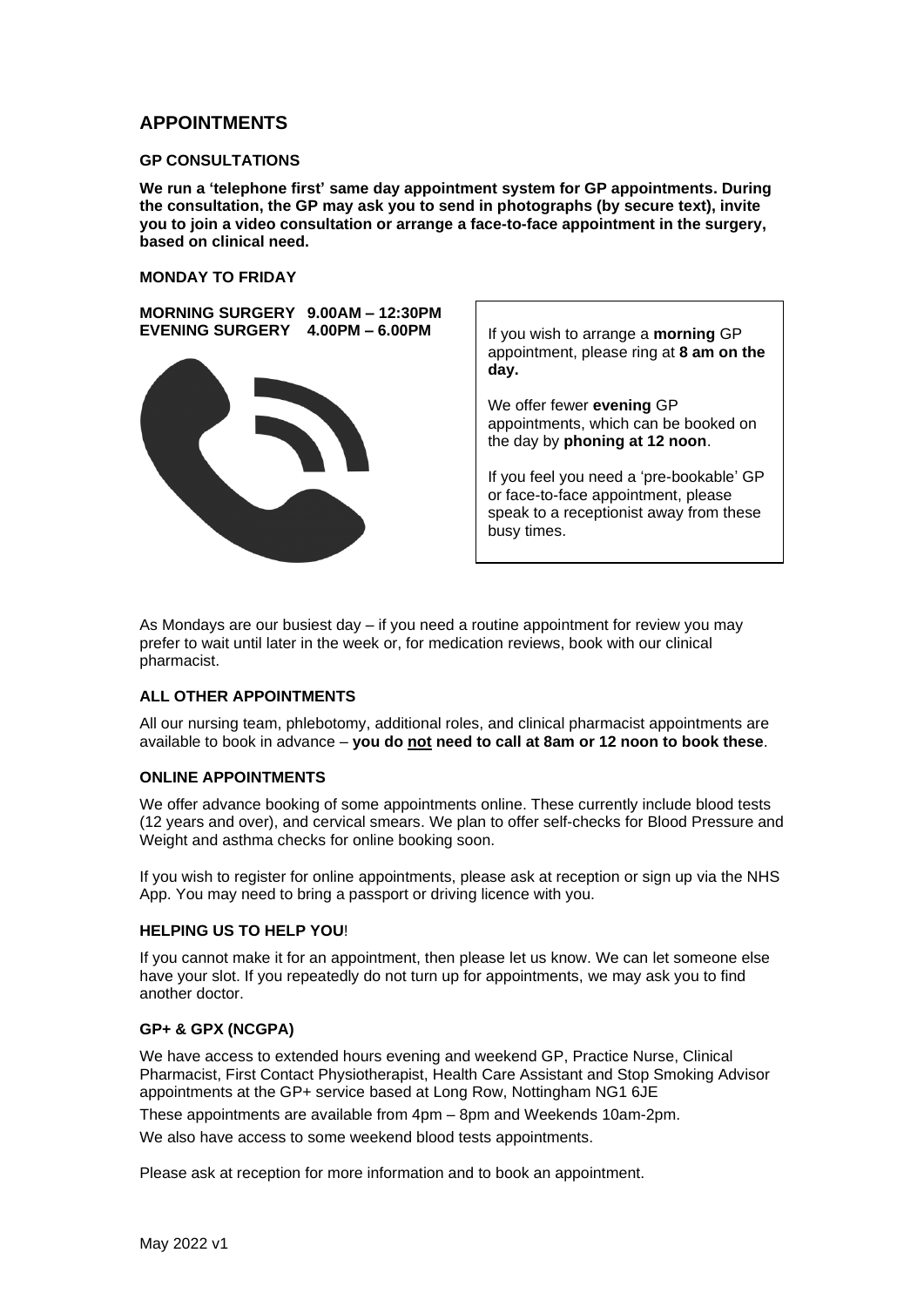#### **RESULTS**

If you are phoning for results please call between 2.00pm and 4.00pm when the lines are generally quieter.

#### **HOME VISITS**

If you are truly housebound, or seriously ill, and unable to attend the surgery, then a home visit may be requested. Please telephone before 10.00am whenever possible so that the GP visits can be efficiently organised. Due to workload some visits may not be done until late afternoon.

## **OUT OF HOURS COVER**

If you or your family need urgent medical care when the surgery is closed which cannot wait until we reopen, **please call 111**, or in an extreme emergency call 999.

Between 6.30pm and 8.00am weekdays, weekends and on bank holidays, the out of hours GP cover is commissioned by Nottingham and Nottinghamshire CCG and provided by NEMS.

Your needs will be assessed, and you will either be given advice or arrangements will be made for you to be seen by a healthcare professional.

Health advice is also available on the NHS website [www.nhs.uk](http://www.nhs.uk/) via their 'symptom checker'.

The NHS has recently launched the NHS App, which allows you to check your symptoms, along with other online services. It is free to download from the App Store and Google Play.

The **Nottingham NHS Urgent Treatment Centre**, Seaton House, London Road (next to the BBC) offer face to face assessment and treatment for health conditions that are urgent, but non-life threatening such as:

- Minor burns and scalds
- Minor head injury with no loss of consciousness
- Skin infections and rashes
- Suspected broken bones, sprains, and strains (X-ray will be available on-site)
- Eye infections and minor eye injuries

**No appointment is needed; this is a walk-in service 7am – 9pm 365 days a year**

#### **PHARMACY FIRST**

Most local pharmacies can offer you advice and treatment if required for a range of minor ailments. Under the Pharmacy First scheme if you are exempt from prescription charges you will be able to get the same medicines the GP would have prescribed free of charge for hay fever, headlice, threadworms, thrush, temperature/fever, sore throat, earache, teething pain, and pain relief for toothache. To access the service, go to your local Pharmacy First pharmacist (look out for posters, leaflets, and window stickers for your nearest one).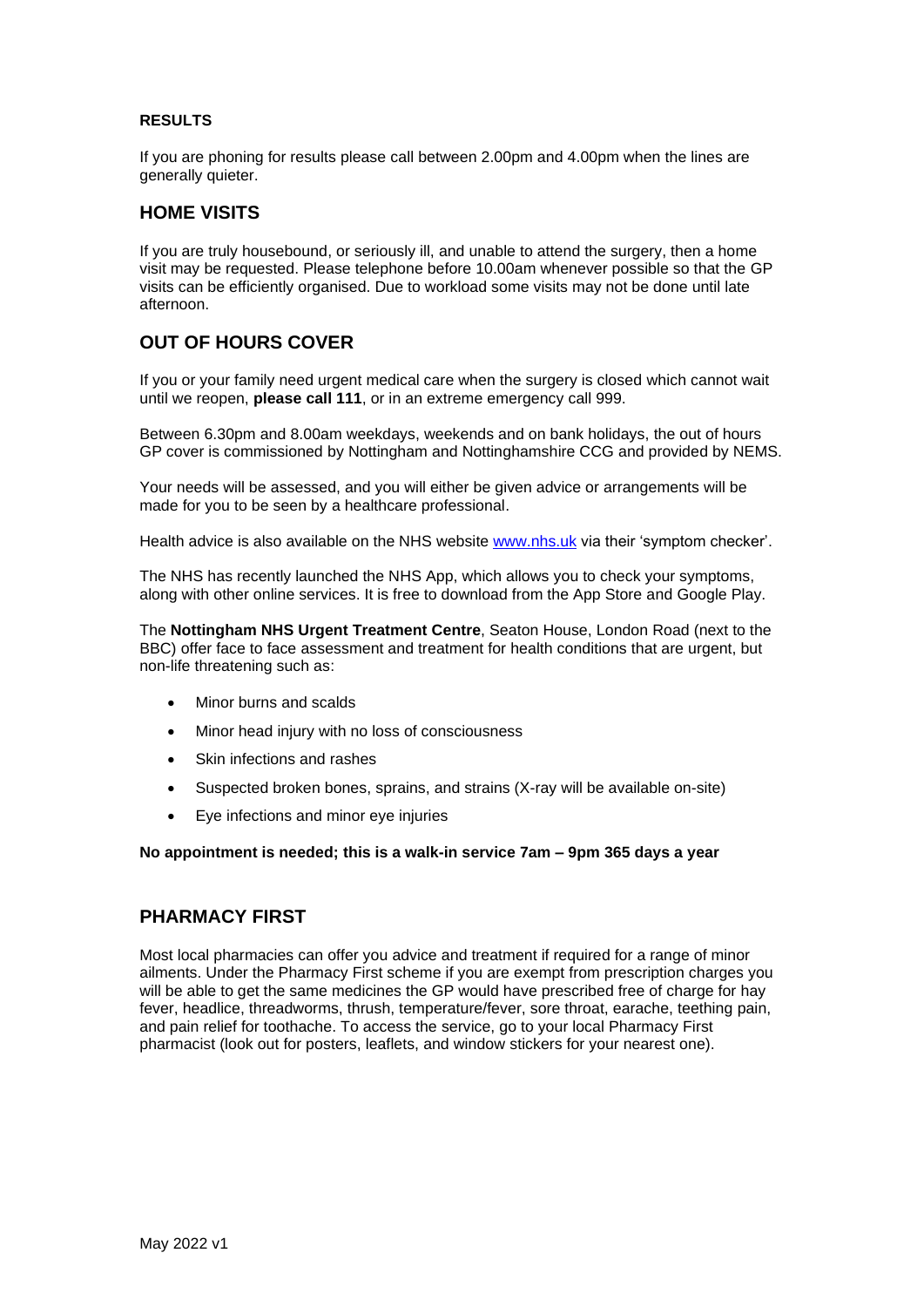# **CHILD HEALTH CLINICS**

Our Health Visitors hold a Child Health Clinic at the Children's Centre, Minver Crescent, on a Tuesday afternoon between 1pm and 2pm.

Between 2.00pm and 3.00pm on Mondays there will be a Doctor and Practice Nurse available at the surgery for child immunisations and 8-week baby checks. These appointments are booked in advance.



#### **THESE CLINICS ARE NOT INTENDED FOR CHILDREN WHO ARE UNWELL. IF YOUR CHILD IS ILL, PLEASE CONTACT RECEPTION SO THAT A GP APPOINTMENT CAN BE ARRANGED IN NORMAL SURGERY TIME.**

# **CONTRACEPTIVE SERVICES**

We are able to advise on all aspects of contraception, including the fitting and removal of IUCD's (the coil) and the contraceptive implant. Please speak to a doctor if you wish to discuss this. Dr Ridley and Dr Badhe specialise in IUCD's and implants.

## **MINOR SURGERY**

We can offer a minor surgery service for some conditions. Please check with your doctor. Dr Khalid specialises in minor surgery.

# **REPEAT PRESCRIPTIONS**

Some continuing treatments need regular medication to be taken and your GP may add this onto a 'Repeat Prescription' to enable you to obtain medicines without seeing the doctor.

You should receive a repeat prescription slip with your medications when you collect them from the pharmacy.

**All medication requests must be made in writing**. You can either:



**Bring or post a completed repeat prescription slip** to the surgery.



or **order your repeat prescription on-line** or **by emailing reception** on NNCCG.Reception.C84116@nhs.net

You can sign up for on-line access via the NHS App or via the surgery's Patient Access. If you wish to register for Patient Access, you can do this via our website or ask reception. You may need your passport or driving licence.

May 2022 v1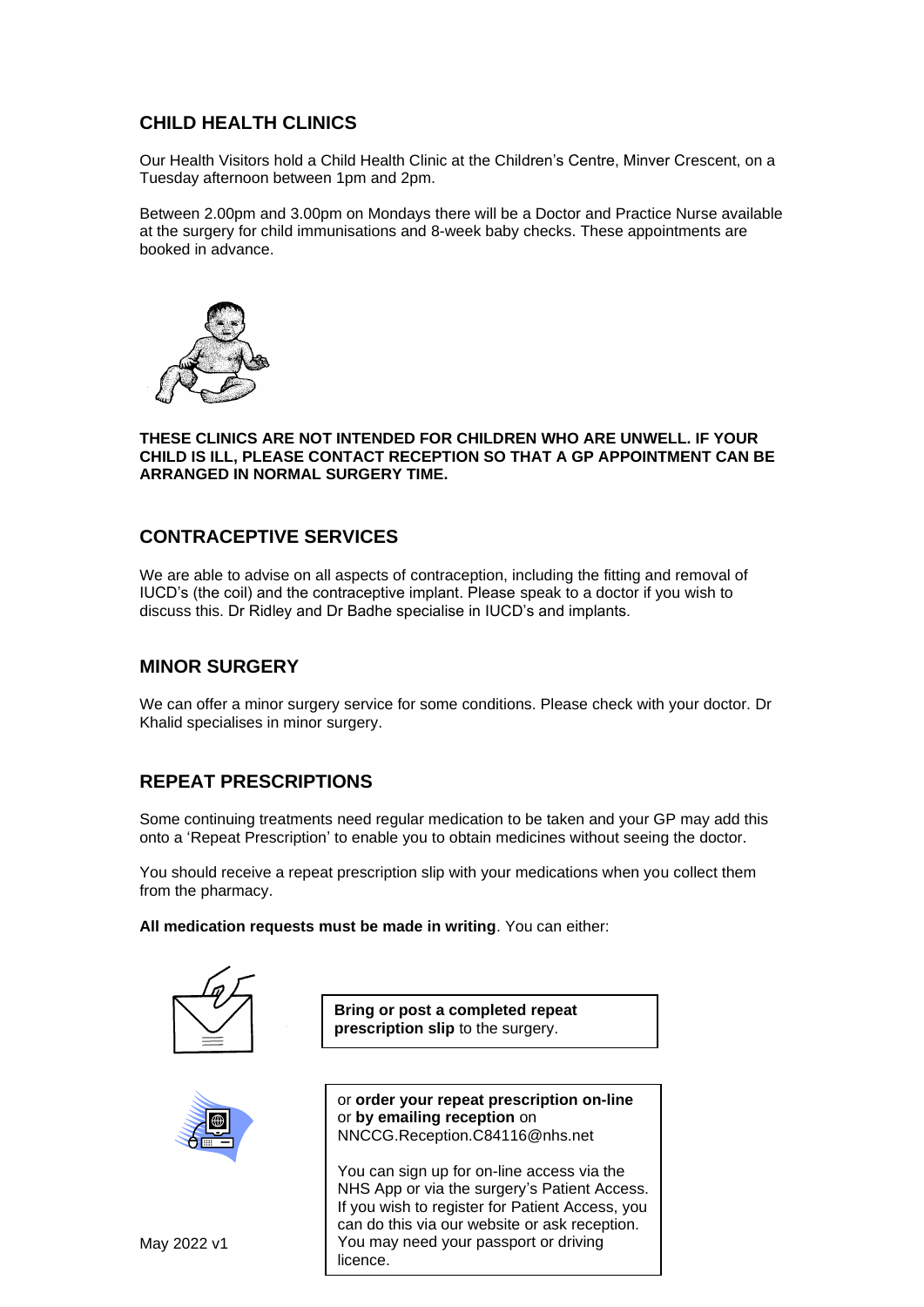We require a minimum of **2 working days** to process prescription requests. **Please allow longer whenever possible**. These will be processed during usual working hours (8am-6:30pm Mon-Fri) and your prescription will be sent electronically to your nominated pharmacy.

Regular checks on your treatment will still take place, and the repeat prescription slip/on-line access will show you when it is time to consult the GP or clinical pharmacist for a review.

#### **For reasons of safety, we cannot take prescription requests over the telephone.**

# **DISABLED ACCESS**

The surgery is all on one level and fully accessible for wheelchairs. Should you have a disability and need assistance please do not hesitate to ask a member of staff.



We have a hearing induction loop system in the waiting room and a portable system available for use during consultations. If you require this service for your consultation, please ask at reception.

## **INTERPRETERS**

We can arrange interpreters for all telephone or face to face appointments. We can also book BSL interpreters. If you require these services to assist your consultation then please inform reception at the time of booking.

## **CHAPERONES**

It is the policy of this practice to respect the privacy and dignity, and the cultural and religious beliefs, of our patients.

If you feel you would like a chaperone to be present during a physical examination by a doctor, or any other health professional you may be consulting at the surgery, (or if you would prefer to be examined by a doctor or health professional of the same sex as yourself), please let us know and we will do our best to comply with your wishes.

# **HOW TO REGISTER AS A PATIENT**

If you wish to register with our practice first check with a receptionist or on our website to see that you are living in our practice area. If so, you will then need to complete a New Patient questionnaire.

Once your registration has been processed, you are eligible to book a New Patient Health Check within the first 6 months of your registration. Please arrange an appointment with the Nursing team for this.

## **ZERO TOLERANCE**

This practice supports the Government NHS Zero Tolerance Zone campaign. Violence and abuse are a growing concern. All healthcare staff have the right to care for others without fear of being attacked or abused. Violent patients will be reported to the police and removed from our list. We ask that you treat our practice staff properly – without violence or abuse.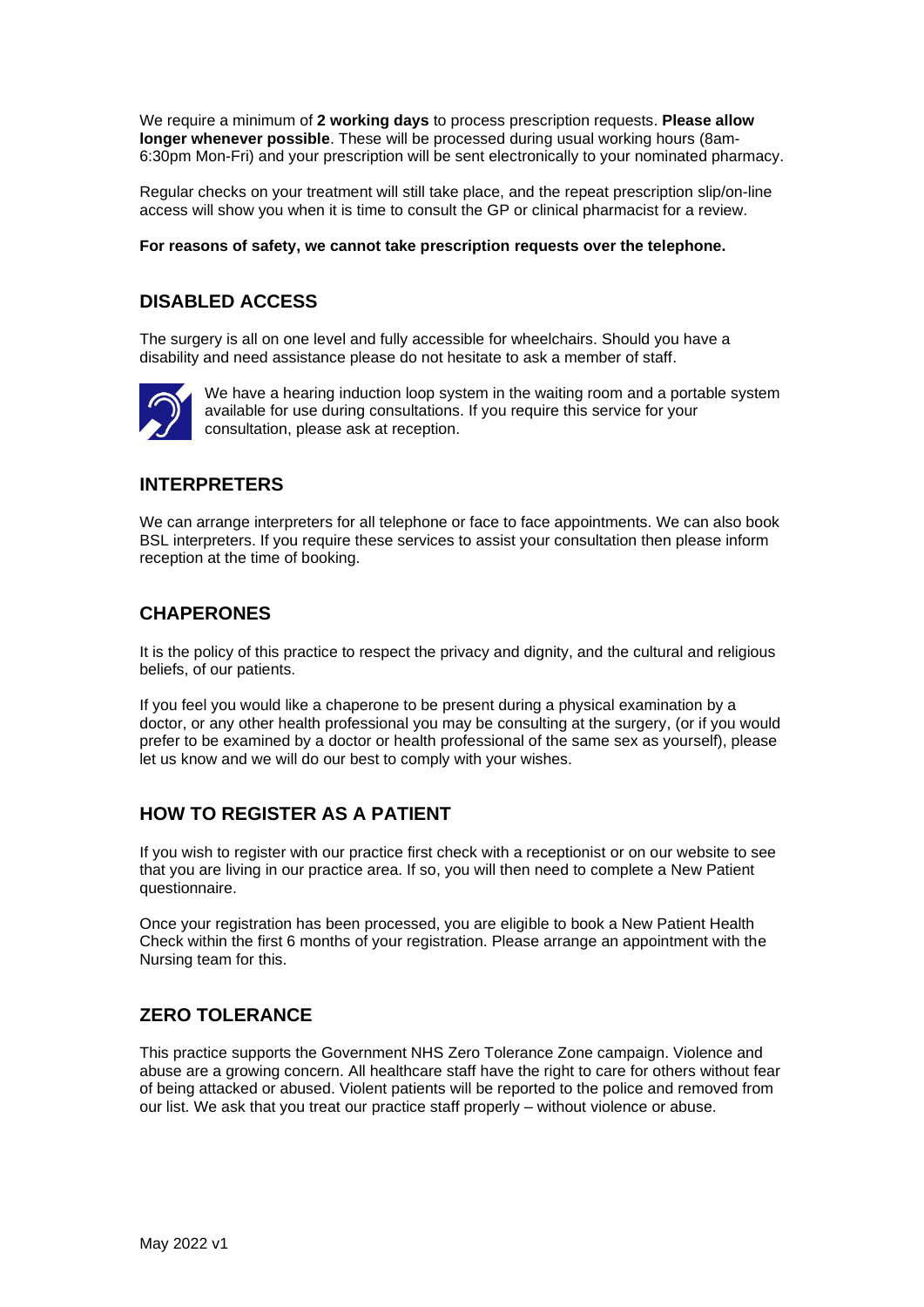# **CONFIDENTIALITY/ACCESS TO PATIENT INFORMATION**

All Doctors, Nurses and allied Healthcare professionals within the practice can access patient information. Receptionists and clerical staff need access to some of your records to do administrative tasks such as: booking appointments, processing prescriptions and communicating with you and other parts of the NHS.

The sensitivity of patient information is well understood within the NHS. All staff and contractors are trained to respect their duty of confidentiality to you and have this written in their contracts. Doctors and health professionals have a duty of care and a duty of confidentiality to all patients, including under 16s.

Any information requested by a third party will only be processed with a signed consent from the patient involved.

A computer is used to retain records and to facilitate some aspects of patient care including recall for screening procedures and issuing prescriptions.

This practice is registered under the Data Protection Act and you may be sure that all records whether written or computerised are strictly confidential.

We will not share personal identifiable data and or other confidential data about patients, to support the planning of NHS and social care services, without seeking explicit patient consent to do this. However, the Practice may share data about patients in a non-personal format (either anonymised or pseudonymised) to support the planning of NHS and social care services. This data will only be used for health or social planning purposes and not for any other purposes (such as commercial, insurance or marketing purposes). Sharing of such data will be managed in accordance with a formal sharing agreement and under tight Information Governance controls.

CCTV is used in the practice for the purposes of patient, staff and premises safety and security. Any information seen on the CCTV falls under the practice confidentiality policy.

#### YOU'RE WELCOME

The practice aims to be young people friendly. If you are under 16, we are happy to see you and you will be treated with the same confidentiality as any other patient. This means that we will only share information without a patient's consent in exceptional circumstances, if we have very serious concerns about their or someone else's safety.

As part of the NHS Connecting for Health scheme, we carry out the following electronically: -

**NHS e-referral** This is a national electronic referral system which gives patients a choice of place, date and time for their first Outpatient appointment at a hospital or clinic. Patients can choose their hospital or clinic and then book their own appointment to see a specialist by telephone or over the internet.

**Electronic Prescription Service**. Almost all prescriptions are now sent from your GP to your nominated pharmacy electronically. Whether information is on paper or electronic, everyone involved with your prescription has a legal duty to keep information about you confidential.

**GP2GP -** This enables patients' electronic health records to be transferred directly and securely between GP practices. Normally when you change GP surgery it can take anything from 2 months upwards to get your records from your previous GP, but if your previous GP is connected to this, we can usually receive them electronically within 24 hours.

**Summary Care Records -** Summary Care Records will give healthcare staff access to key health information, which means they can provide safer care and treatment to patients in an emergency, for example, when providing care in out-of-hours services. When you register with our practice you will be asked if you wish to have a Summary Care Record or if you wish to opt out. (Further information is available).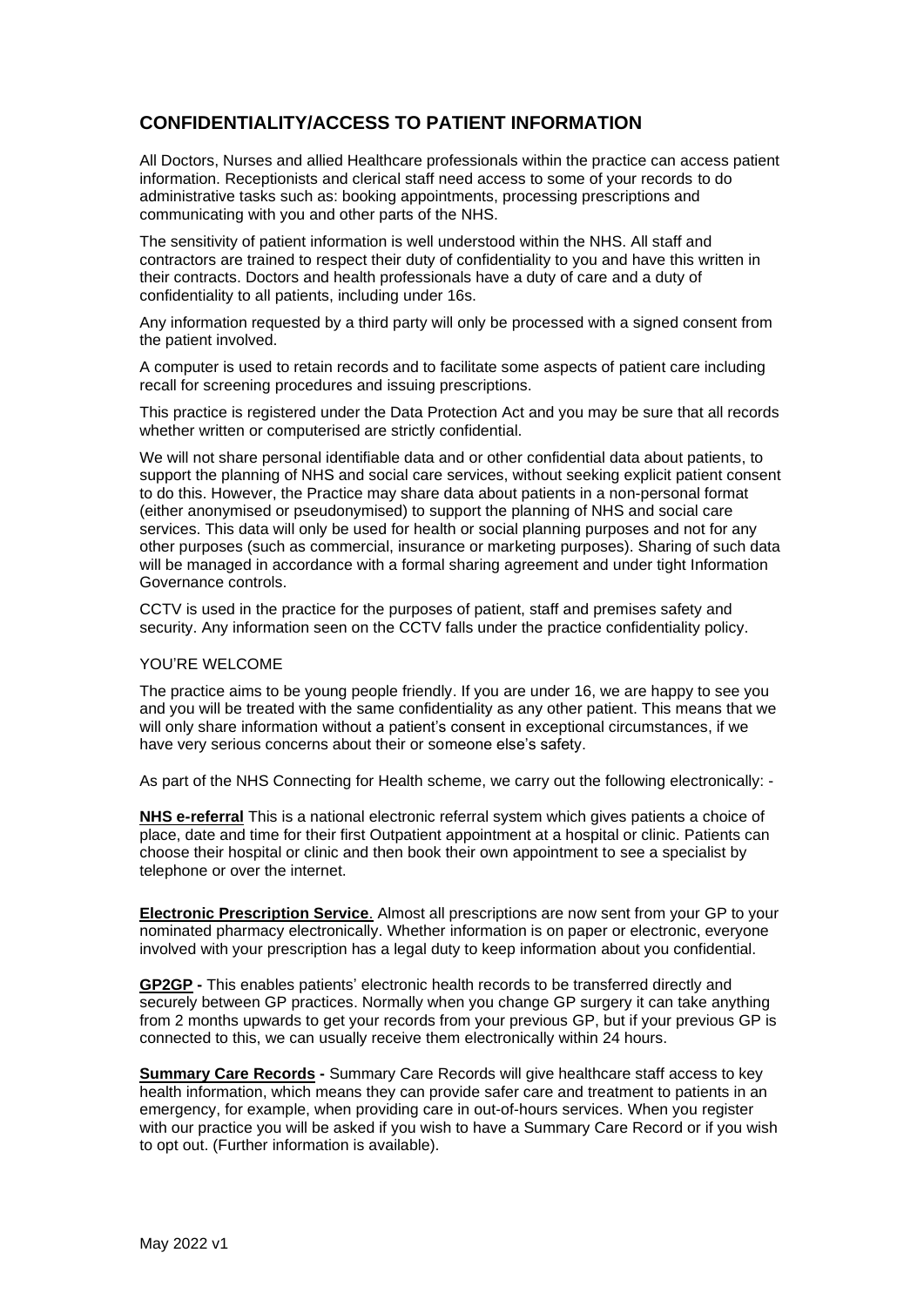#### **Data sharing – Health & Social Care Information Centre**

NHS England would now like to link information from all the different places where you receive care, such as your GP, hospital, and community services to improve the services offered and so the NHS can provide the best possible care for everyone.

Confidential information along with your postcode and NHS number, but not your name, are sent to a secure system where it can be linked with other health information. This allows those planning NHS services or carrying out medical research to use information from different parts of the NHS in a way which does not identify you.

#### **If you are happy for your information to be used in this way you do not have to do anything. Please read the information leaflet, available from reception, about how information about you helps us to provide better care. If you wish to opt-out you will need to sign a care data opt out form, also available at reception.**

If you wish to opt out of your confidential information from other places, hospital, and community services then you will need to opt-out by phoning: 0300 303 5678 or online at: [www.nhs.uk/your-nhs-data-matters](http://www.nhs.uk/your-nhs-data-matters)

#### **MEDICAL INTEROPERABILITY GATEWAY (MIG)**

From time to time, it is helpful for us to be able to share information about your health and care requirements with other health organisations that are responsible for providing you with healthcare. Across Nottinghamshire there is a system called MIG (Medical Interoperability Gateway) which will enable us to make relevant medical information available from your GP record with other healthcare professionals who are providing you with direct care. The MIG allows for relevant information to be viewed by other healthcare professionals, however before your information is accessed you will be asked for your explicit consent. Examples of organisations that may access your GP health information include THE NEMS Out of Hours team, walk-in centres, and local A&E departments.

Sharing of information in this way is designed to ensure that the healthcare professionals looking after you have the most relevant information to enable them to provide you with the most appropriate care. The type of information shared is restricted and includes a summary of current problems, current medication, allergies, recent tests, diagnosis, procedures, investigations, risks, and warnings – all this information is currently held in your GP system record.

We have automatically set up the sharing facility to allow your information to be made available via the MIG. Whenever a clinician from another healthcare organisation wishes to view your GP information via the MIG they will always seek your permission before doing so; if you say "NO" they will not be able to see any information and no data will be made viewable via the MIG.

If you have any concerns about the sharing of your information or do not want your information being made available via the MIG please speak to your practice who can advise accordingly.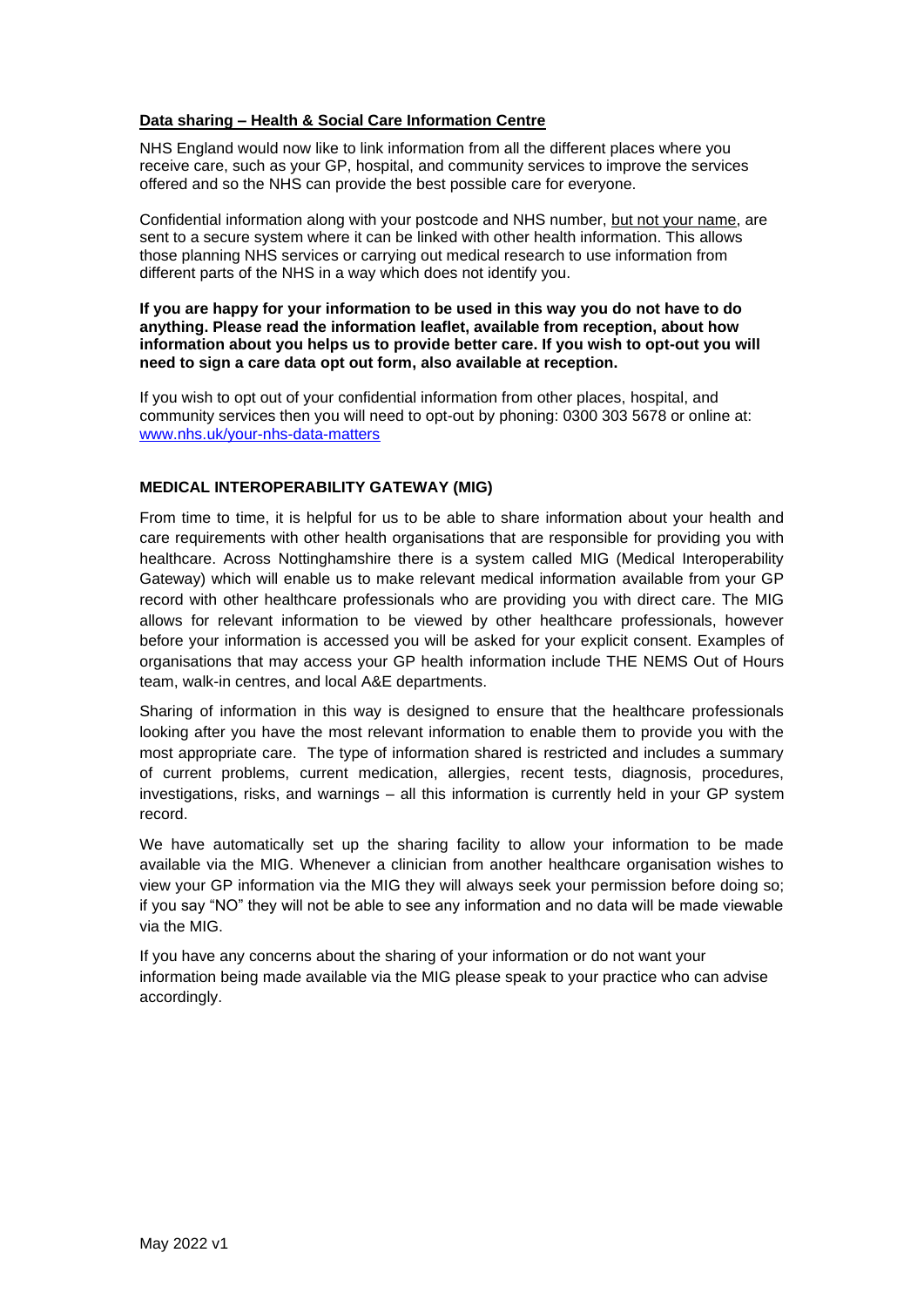# **SUGGESTIONS OR COMPLAINTS**

We are always open to suggestions and comments about the service we offer and ways that it could be improved. There is a suggestion box in reception for discussion at the next Patient Participation Group meeting.

If you have any comments, suggestions, or complaints, or are in any way unhappy with the care that you are receiving, then in the first instance, please feel free to discuss the problem with one of our Management Team. We wish to act upon any problems at the earliest opportunity, and so improve the service we offer to everyone's benefit.

# **PATIENT PARTICIPATION GROUP**

This group was formed to work with the practice to offer patient understanding on the depth of services provided by Melbourne Park Medical Centre (MPMC).

We expect our group to:

- Determine its own activities to suit the needs of our community and practice.
- Encourage patients and MPMC to contribute to continuous improvement of services and improve communications.
- Co-operate with MPMC to build a better understanding between the practice and patients and share information, thus encouraging patients to be more responsible for their own health.
- Assist the GPs to develop a partnership with patients and to increase patient priorities, needs and wishes.

Our PPG has had up to 12 members that represent a balance of patients across the population of the practice. We are open for anyone who wishes to take an active part. We are all unpaid volunteers.

The PPG is not a forum for complaints or a vehicle for patients to resolve personal issues; these should and will be directed through the existing channels.

If you think you would like to be a part of our PPG and will be able to influence the future of your healthcare provision, please leave your contact details at reception and we will let you know the date of the next PPG meeting.